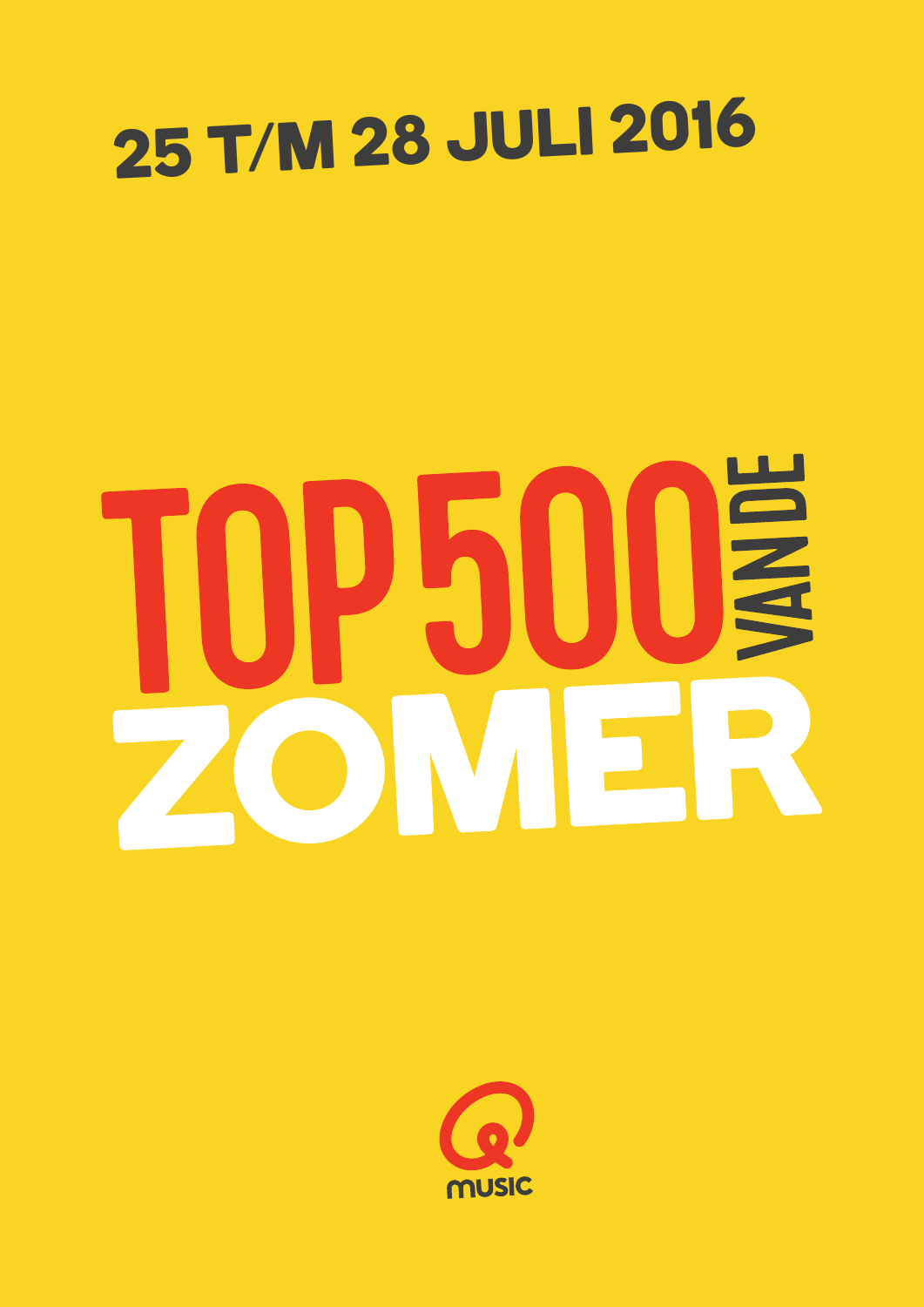| <b>POS 2016</b> | <b>POS 2015</b> | <b>Titel</b>                            | <b>Artiest</b>                                |                     |
|-----------------|-----------------|-----------------------------------------|-----------------------------------------------|---------------------|
| 1               | $\blacksquare$  | <b>Bailar</b>                           | <b>DEORRO &amp; ELVIS CRESPO</b>              |                     |
| $\overline{c}$  | $\overline{c}$  | Summer Jam 2003                         | <b>UNDERDOG PROJECT</b>                       |                     |
| 3               | ٠               | <b>Duele El Corazon</b>                 | <b>ENRIQUE IGLESIAS</b>                       |                     |
| 4               | ٠               | <b>Sofia</b>                            | <b>ALVARO SOLER</b>                           |                     |
| 5               | 5               | <b>Year Of Summer</b>                   | <b>WILDSTYLEZ &amp; NIELS GEUSEBROEK</b>      |                     |
| 6               | 3               | <b>Danza Kuduro</b>                     | <b>DON OMAR &amp; LUCENZO</b>                 |                     |
| 7               | ä,              | <b>Can't Stop The Feeling!</b>          | <b>JUSTIN TIMBERLAKE</b>                      |                     |
| 8               | 11              | Summer Of '69                           | <b>BRYAN ADAMS</b>                            |                     |
| 9               | $\overline{4}$  | <b>Salsa Tequila</b>                    | <b>ANDERS NILSEN</b>                          |                     |
| 10              | 13              | We're Going To Ibiza                    | <b>VENGABOYS</b>                              |                     |
| 11              | $6\phantom{a}$  | <b>Bailando</b>                         | <b>ENRIQUE IGLESIAS &amp; SEAN PAUL</b>       |                     |
| 12              | 23              | <b>All Summer Long</b>                  | <b>KID ROCK</b>                               |                     |
| 13              | 8               | <b>Balada</b>                           | <b>GUSTTAVO LIMA</b>                          |                     |
| 14              | 209             | <b>Sun Is Shining</b>                   | <b>AXWELL /\ INGROSSO</b>                     |                     |
| 15              | 16              | <b>Sex On The Beach</b>                 | <b>T-SPOON</b>                                |                     |
| 16              | u.              | <b>This Girl</b>                        | <b>KUNGS</b>                                  |                     |
| 17              | 60              | <b>The Ketchup Song (Asereje)</b>       | <b>LAS KETCHUP</b>                            |                     |
| 18              | $\overline{1}$  | <b>Summer</b>                           | <b>CALVIN HARRIS</b>                          |                     |
| 19              | 14              | <b>Summer Paradise</b>                  | <b>SIMPLE PLAN &amp; SEAN PAUL</b>            |                     |
| 20              | 19              | Lambada                                 | <b>KAOMA</b>                                  |                     |
| 21              | 10              | <b>Wake Me Up</b>                       | <b>AVICII &amp; ALOE BLACC</b>                |                     |
| 22              | 9               | Vamos A La Playa                        | <b>MIRANDA</b>                                |                     |
| 23              | 1               | <b>El Perdón</b>                        | <b>NICKY JAM &amp; ENRIQUE IGLESIAS</b>       |                     |
| 24              | ÷               | <b>Mayonesa</b>                         | <b>LA BANDA DEL MERENGUE</b>                  |                     |
| 25              | 15              | <b>Waka Waka (This Time For Africa)</b> | <b>SHAKIRA</b>                                |                     |
| 26              | 32              | Dragostea Din Tei                       | 0-ZONE                                        |                     |
| 27              | $\blacksquare$  | <b>Cheap Thrills</b>                    | <b>SIA &amp; SEAN PAUL</b>                    |                     |
| 28              | 67              | <b>Bailando</b>                         | <b>LOONA</b>                                  |                     |
| 29              | 55<br>12        | <b>Bailamos</b>                         | <b>ENRIQUE IGLESIAS</b><br><b>MICHEL TELO</b> |                     |
| 30<br>31        | 46              | Ai Se Eu Te Pego!<br><b>Zomer</b>       | <b>ANDRE HAZES</b>                            | n<br>$\blacksquare$ |
| 32              | 49              | <b>Fireball</b>                         | <b>PITBULL</b>                                |                     |
| 33              | 26              | <b>The Summer Is Magic</b>              | <b>PLAYAHITTY</b>                             |                     |
| 34              | 44              | <b>Happy</b>                            | <b>PHARRELL WILLIAMS</b>                      |                     |
| 35              | 125             | <b>Mysterious Girl</b>                  | <b>PETER ANDRE</b>                            |                     |
| 36              | ÷.              | This One's For You                      | <b>DAVID GUETTA &amp; ZARA LARSSON</b>        |                     |
| 37              | 212             | La Bamba                                | <b>LOS LOBOS</b>                              |                     |
| 38              | 21              | <b>Het Regent Zonnestralen</b>          | <b>ACDA &amp; DE MUNNIK</b>                   |                     |
| 39              | 69              | <b>Cheerleader (Felix Jaehn Remix)</b>  | <b>OMI</b>                                    |                     |
| 40              | 76              | Gasolina                                | <b>DADDY YANKEE</b>                           |                     |
| 41              | ÷.              | <b>Follow The Sun</b>                   | <b>XAVIER RUDD</b>                            |                     |
| 42              | 285             | <b>Summer Nights</b>                    | <b>JOHN TRAVOLTA &amp; OLIVIA NEWTON-JOHN</b> |                     |
| 43              | 111             | <b>Vandaag</b>                          | <b>BAKERMAT</b>                               |                     |
| 44              | 18              | <b>Bumpy Ride</b>                       | <b>MOHOMBI</b>                                |                     |
| 45              | 35              | L'amour Toujours                        | <b>GIGI D'AGOSTINO</b>                        |                     |
| 46              | ÷               | <b>No Money</b>                         | <b>GALANTIS</b>                               |                     |
| 47              | 100             | <b>Walking On Sunshine</b>              | <b>KATRINA &amp; THE WAVES</b>                |                     |
| 48              | 97              | <b>We No Speak Americano</b>            | <b>YOLANDA BE COOL &amp; DCUP</b>             |                     |
| 49              | 61              | Lean On                                 | <b>MAJOR LAZER &amp; DJ SNAKE</b>             |                     |
| 50              | 92              | <b>Ecuador</b>                          | SASH!                                         |                     |
| 51              | ÷.              | <b>Ego</b>                              | <b>WILLY WILLIAM</b>                          |                     |
| 52              | 28              | <b>Summertime</b>                       | <b>DJ JAZZY JEFF AND THE FRESH PRINCE</b>     |                     |
| 53              | 131             | <b>Played-A-Live (The Bongo Song)</b>   | <b>SAFRI DUO</b>                              | <b>MUSIC</b>        |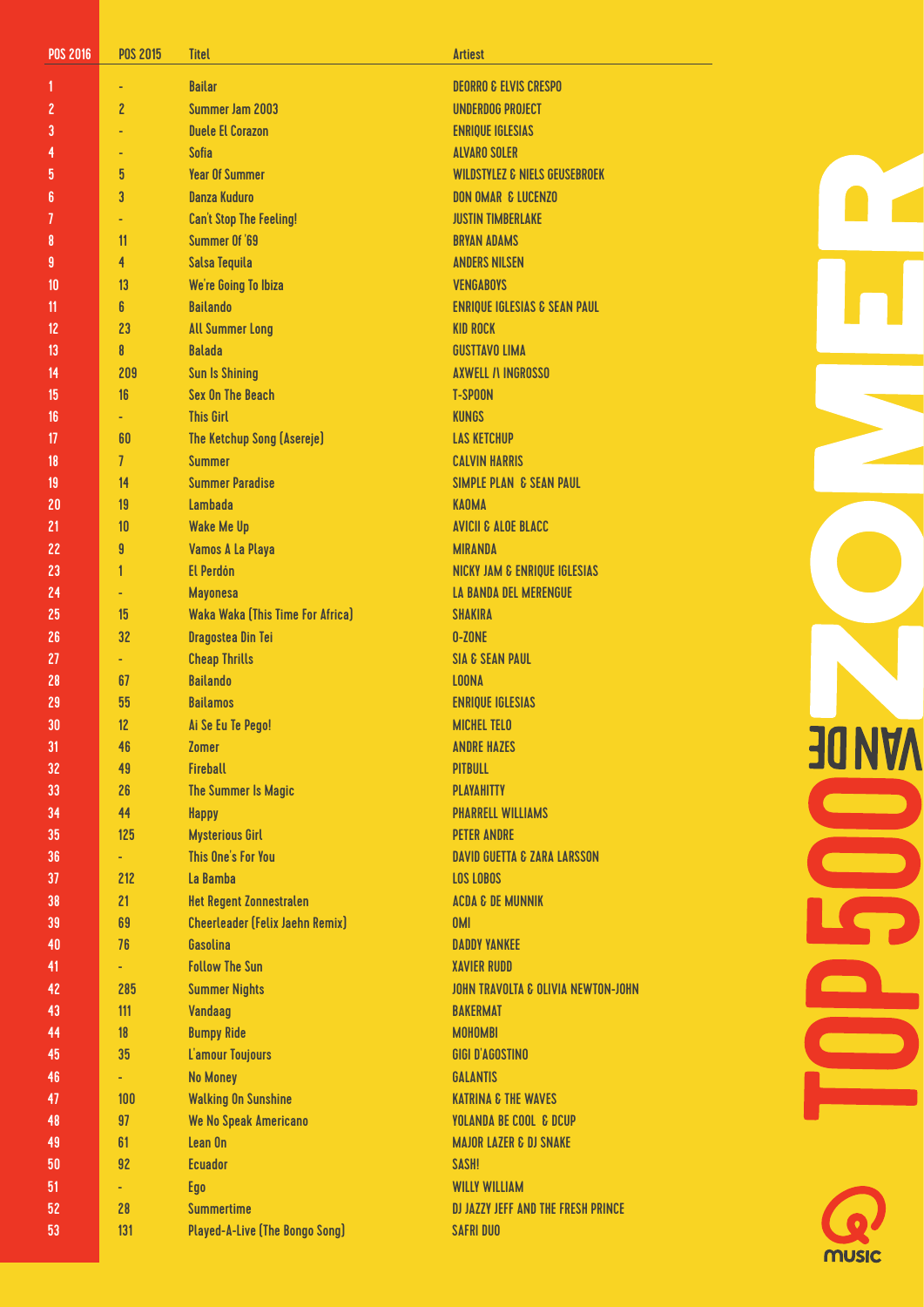| <b>POS 2016</b> | <b>POS 2015</b> | <b>Titel</b>                            | <b>Artiest</b>                                                            |              |
|-----------------|-----------------|-----------------------------------------|---------------------------------------------------------------------------|--------------|
| 54              | 179             | La Isla Bonita                          | <b>MADONNA</b>                                                            |              |
| 55              | 17              | <b>El Mismo Sol</b>                     | <b>ALVARO SOLER</b>                                                       |              |
| 56              | 152             | <b>Hips Don't Lie</b>                   | <b>SHAKIRA &amp; WYCLEF JEAN</b>                                          |              |
| 57              | 74              | <b>To Brazil</b>                        | <b>VENGABOYS</b>                                                          |              |
| 58              | $\blacksquare$  | <b>Work From Home</b>                   | <b>FIFTH HARMONY</b>                                                      |              |
| 59              | 50              | <b>Rio</b>                              | <b>MAYWOOD</b>                                                            |              |
| 60              | 68              | <b>Rise Up</b>                          | <b>YVES LAROCK</b>                                                        |              |
| 61              | 151             | <b>Lion In The Morning Sun</b>          | <b>WILL AND THE PEOPLE</b>                                                |              |
| 62              | 39              | <b>Macarena</b>                         | <b>LOS DEL RIO</b>                                                        |              |
| 63              | $\omega$        | <b>Don't You Need Somebody</b>          | <b>REDONE &amp; SHAGGY &amp; R. CITY &amp; ENRIQUE IGLESIAS</b>           |              |
| 64              | 216             | Mi Rowsu (Tuintje In Mijn Hart)         | <b>DAMARU &amp; JAN SMIT</b>                                              |              |
| 65              | 113             | <b>Mas Que Nada</b>                     | <b>BLACK EYED PEAS &amp; SERGIO MENDES</b>                                |              |
| 66              | 201             | <b>Wavin' Flag</b>                      | <b>K'NAAN</b>                                                             |              |
| 67              | 72              | <b>Tsunami</b>                          | <b>DVBBS &amp; BORGEOUS</b>                                               |              |
| 68              | 24              | Livin' La Vida Loca                     | <b>RICKY MARTIN</b>                                                       |              |
| 69              | 120             | I Gotta Feeling                         | <b>BLACK EYED PEAS</b>                                                    |              |
| 70              | 42              | La Camisa Negra                         | <b>JUANES</b>                                                             |              |
| 71              | 37              | Kylie                                   | <b>AKCENT</b>                                                             |              |
| 72              | 95              | <b>Sun Is Shining</b>                   | <b>BOB MARLEY &amp; FUNKSTAR DE LUXE</b>                                  |              |
| 73              | ä,              | I Know What You Did Last Summer         | <b>SHAWN MENDES &amp; CAMILA CABELLO</b>                                  |              |
| 74              | 58              | Mambo No. 5 (A Little Bit Of)           | <b>LOU BEGA</b>                                                           |              |
| 75              | 47              | <b>Reality</b>                          | <b>LOST FREQUENCIES</b>                                                   |              |
| 76              | 82              | Sweat [A La La La La Long]              | <b>INNER CIRCLE</b>                                                       |              |
| 77              | 80              | <b>Sonnentanz</b>                       | KLANGKARUSSELL                                                            |              |
| 78              | 53              | La Bomba                                | <b>KING AFRICA</b>                                                        |              |
| 79<br>80        | 65<br>÷.        | La Tortura<br>This Is What You Came For | <b>SHAKIRA &amp; ALEJANDRO SANZ</b><br><b>CALVIN HARRIS &amp; RIHANNA</b> |              |
| 81              | 123             | <b>Suavemente</b>                       | <b>ELVIS CRESPO</b>                                                       |              |
| 82              | 63              | <b>Love Generation</b>                  | <b>BOB SINCLAR</b>                                                        |              |
| 83              | 30              | Let's Get Loud                          | <b>JENNIFER LOPEZ</b>                                                     |              |
| 84              | 220             | <b>Boten Anna</b>                       | <b>BASSHUNTER</b>                                                         |              |
| 85              | 43              | <b>What Makes You Beautiful</b>         | <b>ONE DIRECTION</b>                                                      |              |
| 86              | 459             | <b>The Riddle</b>                       | <b>GIGI D'AGOSTINO</b>                                                    |              |
| 87              | ÷.              | <b>Titanium</b>                         | <b>DAVID GUETTA &amp; SIA</b>                                             |              |
| 88              | 148             | <b>Simarik</b>                          | <b>TARKAN</b>                                                             |              |
| 89              | 132             | I Like It                               | <b>ENRIQUE IGLESIAS &amp; PITBULL</b>                                     |              |
| 90              | ÷,              | <b>Everytime We Touch</b>               | <b>CASCADA</b>                                                            |              |
| 91              | 85              | <b>Club Tropicana</b>                   | <b>WHAM!</b>                                                              |              |
| 92              | ÷.              | <b>Cake By The Ocean</b>                | <b>DNCE</b>                                                               |              |
| 93              | 165             | <b>Carnaval De Paris</b>                | <b>DARIO G</b>                                                            |              |
| 94              | 27              | <b>Watch Out For This (Bumaye)</b>      | <b>MAJOR LAZER</b>                                                        |              |
| 95              | 115             | <b>Bamboleo</b>                         | <b>GIPSY KINGS</b>                                                        |              |
| 96              | ÷               | <b>One Dance</b>                        | <b>DRAKE</b>                                                              |              |
| 97              |                 | <b>Temperature</b>                      | <b>SEAN PAUL</b>                                                          |              |
| 98              | 320             | <b>Could You Be Loved</b>               | <b>BOB MARLEY</b>                                                         |              |
| 99              | 166             | <b>Worth It</b>                         | <b>FIFTH HARMONY &amp; KID INK</b>                                        |              |
| 100             | 414             | <b>Hot In Herre</b>                     | <b>NELLY</b>                                                              |              |
| 101             | 81              | <b>Narcotic</b>                         | <b>LIQUIDO</b>                                                            |              |
| 102             | 66              | <b>Get Lucky</b>                        | <b>DAFT PUNK &amp; PHARRELL WILLIAMS</b>                                  |              |
| 103             | 108             | <b>Vamos A La Playa</b>                 | <b>RIGHEIRA</b>                                                           |              |
| 104             | 101             | <b>Another You</b><br><b>Ride It</b>    | <b>ARMIN VAN BUUREN &amp; MR. PROBZ</b>                                   |              |
| 105<br>106      | ÷.<br>56        | Que Si, Que No                          | <b>MAAN</b><br><b>JODY BERNAL</b>                                         |              |
|                 |                 |                                         |                                                                           | <b>MUSIC</b> |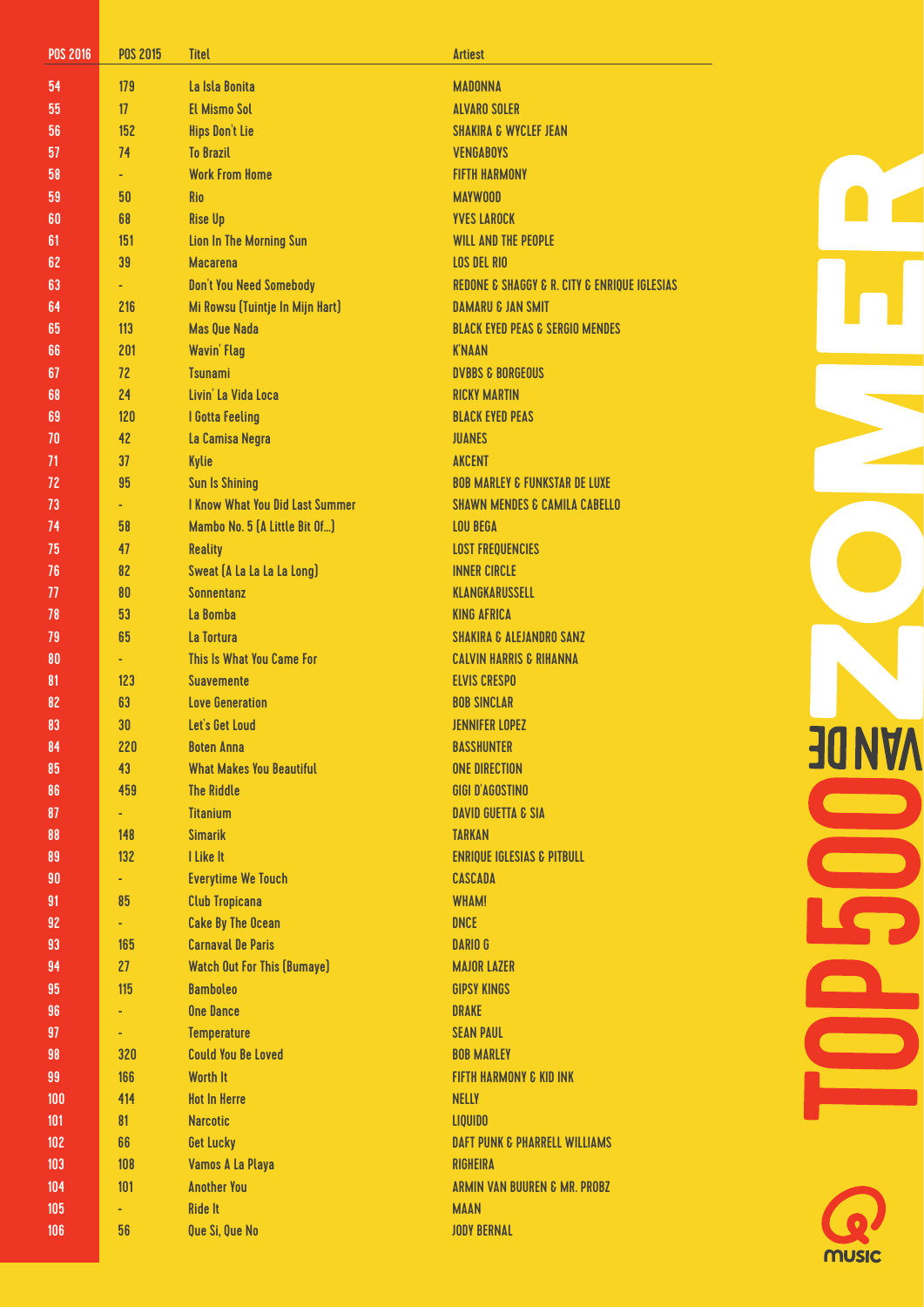| <b>POS 2016</b> | <b>POS 2015</b> | <b>Titel</b>                                          | <b>Artiest</b>                                      |              |
|-----------------|-----------------|-------------------------------------------------------|-----------------------------------------------------|--------------|
| 107             | 36              | <b>Plage</b>                                          | <b>CRYSTAL FIGHTERS</b>                             |              |
| 108             | 258             | <b>Party Rock Anthem</b>                              | <b>LMFAO</b>                                        |              |
| 109             | 129             | <b>Kokomo</b>                                         | <b>BEACH BOYS</b>                                   |              |
| 110             | 77              | I'm Yours                                             | <b>JASON MRAZ</b>                                   |              |
| 111             | $\blacksquare$  | Rampeneren                                            | ALI B                                               |              |
| 112             | 172             | <b>On The Floor</b>                                   | <b>JENNIFER LOPEZ &amp; PITBULL</b>                 |              |
| 113             | 170             | Coco Jamboo                                           | <b>MR PRESIDENT</b>                                 |              |
| 114             | 107             | Hoe                                                   | <b>NIELSON &amp; MISS MONTREAL</b>                  |              |
| 115             | 189             | <b>Hey Brother</b>                                    | <b>AVICII</b>                                       |              |
| 116             | 135             | <b>Boys (Summertime Love)</b>                         | <b>SABRINA</b>                                      |              |
| 117             | 180             | <b>Hey, Soul Sister</b>                               | <b>TRAIN</b>                                        |              |
| 118             | 217             | <b>Infinity 2008</b>                                  | <b>GURU JOSH</b>                                    |              |
| 119             | 86              | <b>Can't Hold Us</b>                                  | <b>MACKLEMORE &amp; RYAN LEWIS</b>                  |              |
| 120             | 253             | <b>We Like To Party</b>                               | <b>VENGABOYS</b>                                    |              |
| 121             | 41              | <b>Don't You Worry Child</b>                          | <b>SWEDISH HOUSE MAFIA</b>                          |              |
| 122             | 70              | <b>Fiesta</b>                                         | <b>SUNCLUB</b>                                      |              |
| 123             | ä,              | <b>Ocean Drive</b>                                    | <b>DUKE DUMONT</b>                                  |              |
| 124             | 79              | <b>(Un Dos Tres) Maria</b>                            | <b>RICKY MARTIN</b>                                 |              |
| 125             | 188             | <b>Follow The Leader</b>                              | <b>SOCA BOYS</b>                                    |              |
| 126             | 109             | <b>Summerthing!</b>                                   | <b>AFROJACK</b>                                     |              |
| 127             | 87              | <b>Miami</b>                                          | <b>WILL SMITH</b>                                   |              |
| 128             | 190             | <b>Crazy In Love</b>                                  | <b>BEYONCÉ &amp; JAY Z</b>                          |              |
| 129             | 143             | <b>Mr. Saxobeat</b>                                   | <b>ALEXANDRA STAN</b>                               |              |
| 130             | Ξ               | <b>Trumpets</b>                                       | <b>SAK NOEL &amp; SEAN PAUL</b>                     |              |
| 131             | 48              | Samba De Janeiro                                      | <b>BELLINI</b>                                      |              |
| 132             | 245             | <b>Call Me Maybe</b>                                  | <b>CARLY RAE JEPSEN</b>                             |              |
| 133             | 410             | <b>Got The Feelin'</b>                                | <b>FIVE</b>                                         |              |
| 134             | 126             | <b>Cool For The Summer</b>                            | <b>DEMI LOVATO</b>                                  |              |
| 135             | 71              | <b>California Gurls</b>                               | <b>KATY PERRY &amp; SNOOP DOGG</b>                  |              |
| 136             | ÷,              | <b>Drop It</b>                                        | <b>SCOOP</b>                                        | <b>NII</b>   |
| 137             | 411             | La Gozadera                                           | <b>GENTE DE ZONA &amp; MARC ANTHONY</b>             |              |
| 138             | 275             | <b>The Lazy Song</b>                                  | <b>BRUNO MARS</b>                                   |              |
| 139             | 337             | <b>Rhythm Divine</b>                                  | <b>ENRIQUE IGLESIAS</b>                             |              |
| 140             | ÷.              | I Took A Pill In Ibiza (Seeb Remix)                   | <b>MIKE POSNER &amp; SEEB</b>                       |              |
| 141             | 303             | <b>Sunshine Reggae</b>                                | <b>LAID BACK</b>                                    |              |
| 142             | 139             | <b>Welcome To St. Tropez</b>                          | <b>DJ ANTOINE</b><br><b>JANIECK &amp; SAM FELDT</b> |              |
| 143<br>144      | ÷,<br>73        | <b>Feel The Love (Sam Feldt Edit)</b><br>Me Gustas Tu | <b>MANU CHAO</b>                                    |              |
| 145             | 171             | <b>Heart Skips A Beat</b>                             | <b>OLLY MURS</b>                                    |              |
| 146             | 145             | <b>Three Little Birds</b>                             | <b>BOB MARLEY</b>                                   |              |
| 147             | 51              | <b>Lovers On The Sun</b>                              | <b>DAVID GUETTA</b>                                 |              |
| 148             | 104             | In The Summertime                                     | <b>MUNGO JERRY</b>                                  |              |
| 149             | 31              | <b>Rather Be</b>                                      | <b>CLEAN BANDIT &amp; JESS GLYNNE</b>               |              |
| 150             | Ξ               | <b>Relax, Take It Easy</b>                            | <b>MIKA</b>                                         |              |
| 151             | ÷               | <b>Don't Let Me Down</b>                              | THE CHAINSMOKERS & DAYA                             |              |
| 152             | 177             | <b>Sexy Als Ik Dans</b>                               | <b>NIELSON</b>                                      |              |
| 153             | 247             | <b>Someone Loves You Honey</b>                        | <b>JUNE LODGE &amp; PRINCE MOHAMMED</b>             |              |
| 154             | ÷.              | Dj Got Us Fallin' In Love                             | <b>USHER &amp; PITBULL</b>                          |              |
| 155             | 157             | Ik Neem Je Mee                                        | <b>GERS PARDOEL</b>                                 |              |
| 156             | 22              | <b>Tacata</b>                                         | <b>TACABRO</b>                                      |              |
| 157             | 295             | <b>Sexy And I Know It</b>                             | <b>LMFAO</b>                                        |              |
| 158             |                 | <b>Una Paloma Blanca</b>                              | <b>GEORGE BAKER SELECTION</b>                       |              |
| 159             |                 | Light It Up                                           | <b>MAJOR LAZER &amp; FUSE ODG</b>                   | <b>MUSIC</b> |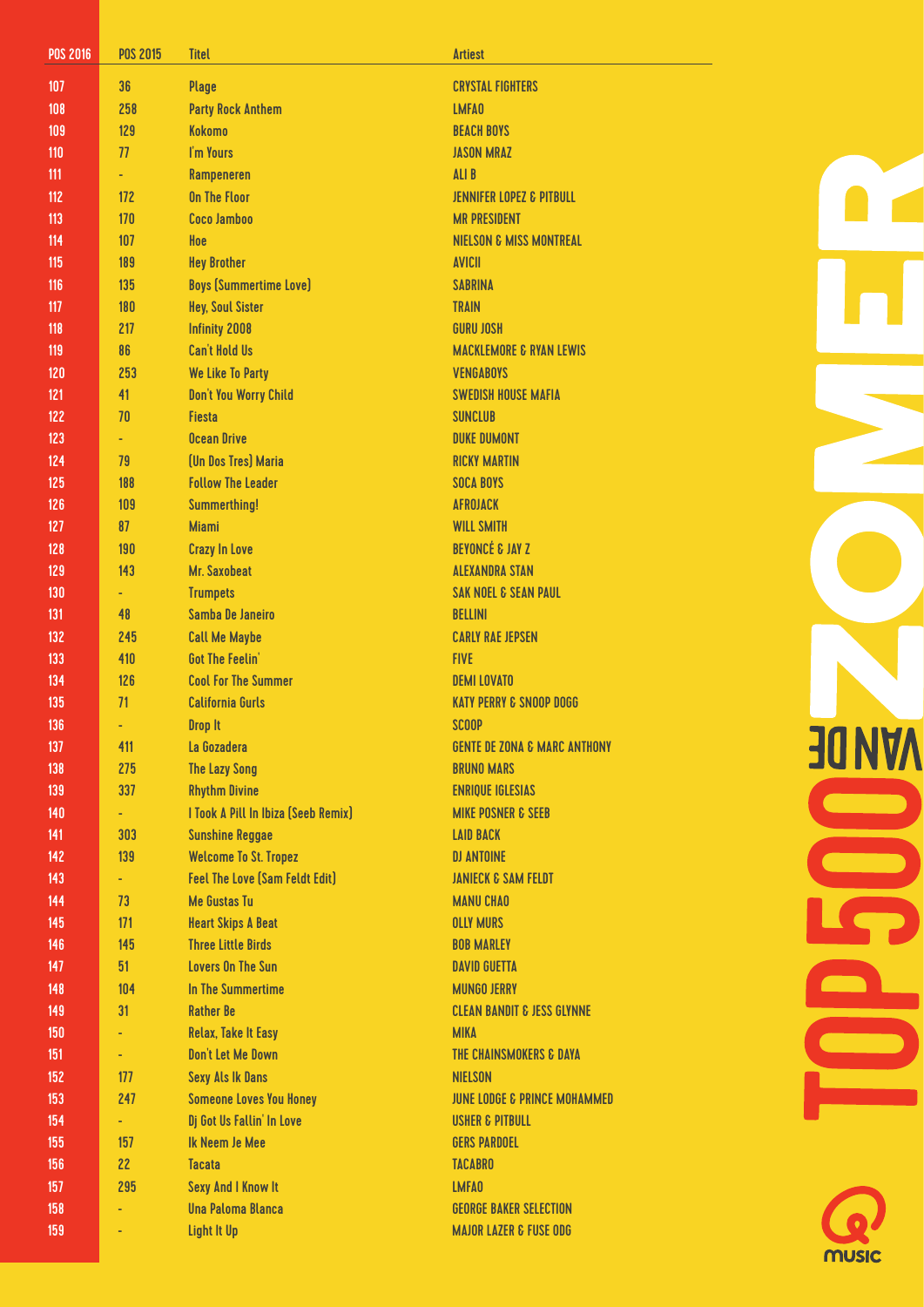| <b>POS 2016</b> | <b>POS 2015</b> | <b>Titel</b>                                    | <b>Artiest</b>                                        |              |
|-----------------|-----------------|-------------------------------------------------|-------------------------------------------------------|--------------|
| 160             | 211             | Sun Is Up                                       | <b>INNA</b>                                           |              |
| 161             |                 | <b>Howling At The Moon</b>                      | <b>MILOW</b>                                          |              |
| 162             | 112             | <b>On Top Of The World</b>                      | <b>IMAGINE DRAGONS</b>                                |              |
| 163             | 447             | <b>Show Me Love (Edx's Indian Summer Remix)</b> | <b>SAM FELDT</b>                                      |              |
| 164             | 137             | <b>Animals</b>                                  | <b>MARTIN GARRIX</b>                                  |              |
| 165             | 89              | <b>The Boys Of Summer</b>                       | <b>DON HENLEY</b>                                     |              |
| 166             | 250             | <b>Mooie Dag</b>                                | <b>JAYH</b>                                           |              |
| 167             |                 | Hey!                                            | <b>FAIS &amp; AFROJACK</b>                            |              |
| 168             | 154             | <b>Boom Boom Boom Boom</b>                      | <b>VENGABOYS</b>                                      |              |
| 169             | 378             | <b>Locked Away</b>                              | <b>R. CITY &amp; ADAM LEVINE</b>                      |              |
| 170             |                 | <b>Waiting For Tonight</b>                      | <b>JENNIFER LOPEZ</b>                                 |              |
| 171             | 142             | <b>Copacabana (At The Copa)</b>                 | <b>BARRY MANILOW</b>                                  |              |
| 172             | 418             | Replay                                          | <b>IYAZ &amp; SEAN KINGSTON</b>                       |              |
| 173             | ä,              | All In My Head (Flex)                           | <b>FIFTH HARMONY</b>                                  |              |
| 174             | 344             | The Rigga Ding Dong Song                        | <b>PASSION FRUIT</b>                                  |              |
| 175             |                 | <b>Single Ladies (Put A Ring On It)</b>         | <b>BEYONCÉ</b>                                        |              |
| 176             | 377             | <b>Boombastic</b>                               | <b>SHAGGY</b>                                         |              |
| 177             | ÷.              | Don't Be So Shy [Filatov & Karas Remix]         | <b>IMANY</b>                                          |              |
| 178             | 168             | <b>Dolce Vita</b>                               | <b>RYAN PARIS</b>                                     |              |
| 179             | 336             | <b>Last Friday Night</b>                        | <b>KATY PERRY</b>                                     |              |
| 180             | 64              | This Is What It Feels Like                      | <b>ARMIN VAN BUUREN</b>                               |              |
| 181             | 110             | Casanova                                        | <b>ULTIMATE KAOS</b>                                  |              |
| 182             | 93              | <b>Escape</b>                                   | <b>ENRIQUE IGLESIAS</b>                               |              |
| 183             | 458             | Got 2 Luv U                                     | <b>SEAN PAUL &amp; ALEXIS JORDAN</b>                  |              |
| 184             | 160             | <b>Captain Jack</b>                             | <b>CAPTAIN JACK</b>                                   |              |
| 185             | 38              | <b>Prayer In C (Robin Schulz Remix)</b>         | LILLY WOOD & THE PRICK & ROBIN SCHULZ                 |              |
| 186             | 421             | <b>Chan Chan</b>                                | <b>BUENA VISTA SOCIAL CLUB</b>                        |              |
| 187             | 439             | <b>Sweet Sunshine</b>                           | <b>DOUWE BOB</b>                                      |              |
| 188             | 324             | Papi Chulo                                      | <b>LORNA</b>                                          |              |
| 189             | 33              | <b>Levels</b>                                   | <b>AVICII</b>                                         |              |
| 190             | 483             | <b>Ain't It Funny</b>                           | <b>JENNIFER LOPEZ</b>                                 |              |
| 191             | 375             | <b>Give Me Everything</b>                       | <b>PITBULL &amp; NAYER &amp; AFROJACK &amp; NE-YO</b> |              |
| 192             | 102             | <b>Que Viva La Vida</b>                         | <b>BELLE PEREZ</b>                                    |              |
| 193             | 138             | <b>Blue (Da Ba Dee)</b>                         | EIFFEL 65                                             |              |
| 194             |                 | <b>Catch &amp; Release (Deepend Remix)</b>      | <b>MATT SIMONS</b>                                    |              |
| 195             | 62              | <b>Obsesion</b>                                 | <b>AVENTURA</b>                                       |              |
| 196             | 467             | <b>The Sweet Escape</b>                         | <b>GWEN STEFANI &amp; AKON</b>                        |              |
| 197             |                 | <b>Summerlove</b>                               | <b>T-SPOON</b>                                        |              |
| 198             |                 | <b>Give It To Me</b>                            | TIMBALAND & JUSTIN TIMBERLAKE & NELLY FURTADO         |              |
| 199             | 312             | <b>Papa Chico</b>                               | <b>TONY ESPOSITO</b>                                  |              |
| 200             | 287             | <b>Never Leave You (Uh-Oooh)</b>                | <b>LUMIDEE</b>                                        |              |
| 201             | 265             | Lê Lê Lê                                        | <b>JOAO NETO &amp; FREDERICO</b>                      |              |
| 202             | 406             | <b>Crying At The Discotheque</b>                | <b>ALCAZAR</b>                                        |              |
| 203             | 163             | <b>More Than Friends</b>                        | <b>INNA &amp; DADDY YANKEE</b>                        |              |
| 204             | 150             | <b>Alane</b>                                    | <b>WES</b>                                            |              |
| 205             | 239             | Alejandro                                       | <b>LADY GAGA</b>                                      |              |
| 206             |                 | <b>Who Let The Dogs Out</b>                     | <b>BAHA MEN</b>                                       |              |
| 207             | $\blacksquare$  | Love On Top                                     | <b>BEYONCÉ</b>                                        |              |
| 208             | 280             | <b>One Love</b>                                 | <b>BOB MARLEY</b>                                     |              |
| 209             |                 | <b>I Need Your Love</b>                         | <b>SHAGGY &amp; MOHOMBI</b>                           |              |
| 210             |                 | <b>Once In A While</b>                          | <b>TIMEFLIES</b>                                      |              |
| 211             |                 | <b>Summer On You</b>                            | <b>SAM FELDT</b>                                      |              |
| 212             | 361             | <b>Call On Me</b>                               | <b>ERIC PRYDZ</b>                                     |              |
|                 |                 |                                                 |                                                       | <b>MUSIC</b> |

**IAV**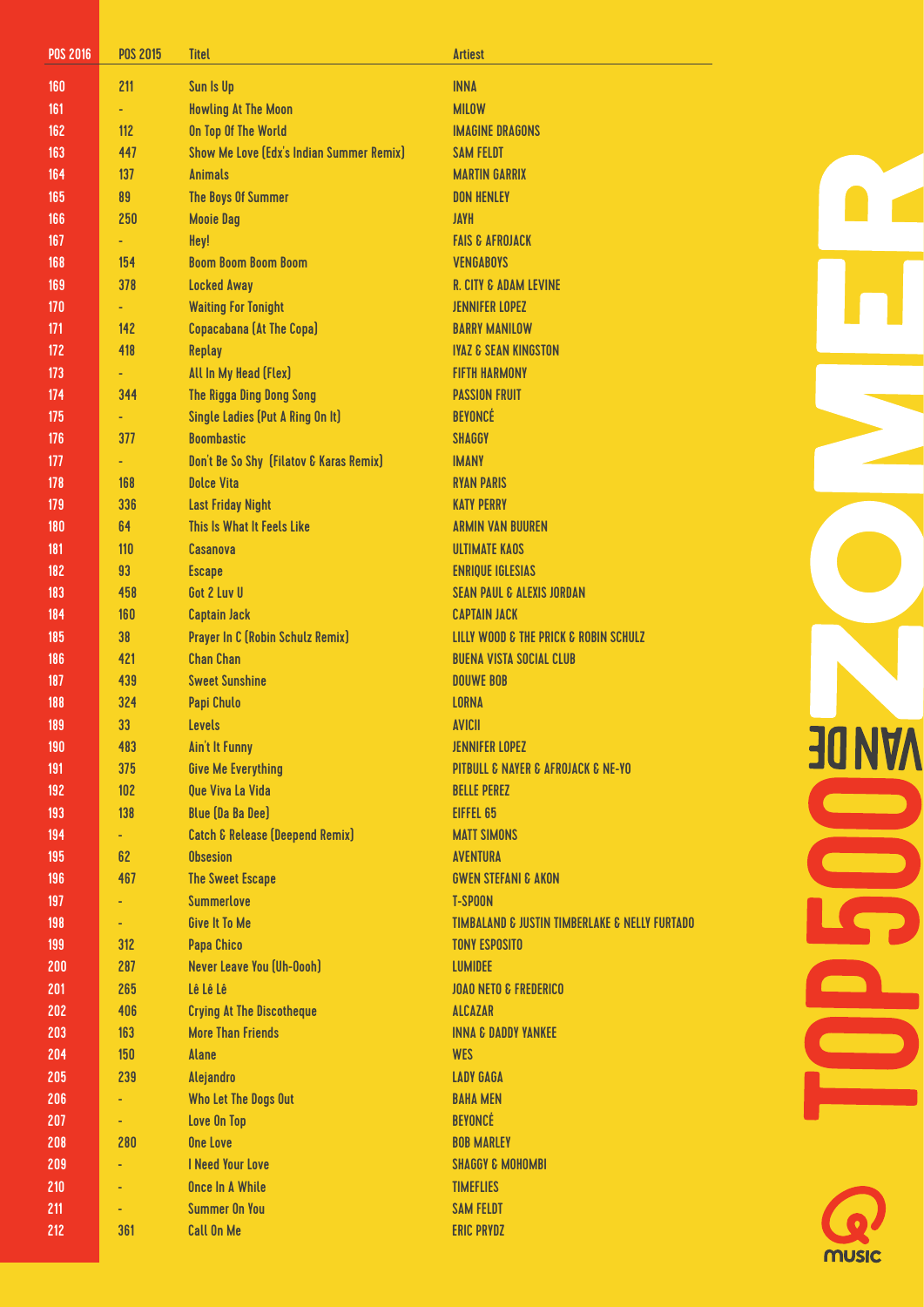| <b>POS 2016</b> | <b>POS 2015</b> | <b>Titel</b>                  | <b>Artiest</b>                                         |              |
|-----------------|-----------------|-------------------------------|--------------------------------------------------------|--------------|
| 213             | ÷.              | Lippen Op De Mijne            | <b>NICK &amp; SIMON</b>                                |              |
| 214             | 231             | <b>One (Your Name)</b>        | <b>SWEDISH HOUSE MAFIA &amp; PHARRELL WILLIAMS</b>     |              |
| 215             | 390             | <b>The Silmarillia</b>        | <b>CARLOS</b>                                          |              |
| 216             | ÷.              | <b>Beauty &amp; De Brains</b> | <b>NIELSON</b>                                         |              |
| 217             | 116             | <b>Hideaway</b>               | <b>KIESZA</b>                                          |              |
| 218             | 202             | Surfin' Usa                   | <b>BEACH BOYS</b>                                      |              |
| 219             | 133             | <b>Sky And Sand</b>           | <b>PAUL KALKBRENNER</b>                                |              |
| 220             | 291             | <b>Loca People</b>            | <b>SAK NOEL</b>                                        |              |
| 221             | a.              | <b>Fast Car</b>               | <b>JONAS BLUE</b>                                      |              |
| 222             | 260             | <b>Red Red Wine</b>           | <b>UB40</b>                                            |              |
| 223             | 59              | <b>Feel The Love</b>          | <b>RUDIMENTAL &amp; JOHN NEWMAN</b>                    |              |
| 224             | 289             | <b>I Need To Know</b>         | <b>MARC ANTHONY</b>                                    |              |
| 225             | ä,              | <b>Memories</b>               | <b>DAVID GUETTA &amp; KID CUDI</b>                     |              |
| 226             | 204             | <b>A Night Like This</b>      | <b>CARO EMERALD</b>                                    |              |
| 227             | 159             | <b>Man Down</b>               | <b>RIHANNA</b>                                         |              |
| 228             | 40              | <b>Parijs</b>                 | <b>KENNY B</b>                                         |              |
| 229             | ÷.              | Yeah                          | <b>USHER</b>                                           |              |
| 230             | 298             | <b>Sunchyme</b>               | <b>DARIO G</b>                                         |              |
| 231             | 267             | <b>Het Werd Zomer</b>         | <b>ROB DE NIJS</b>                                     |              |
| 232             | a,              | <b>Hot Right Now</b>          | <b>DJ FRESH</b>                                        |              |
| 233             | 182             | Se Bastasse Una Canzone       | <b>EROS RAMAZZOTTI</b>                                 |              |
| 234             | a.              | <b>Sweet Lovin'</b>           | <b>SIGALA</b>                                          |              |
| 235             | 293             | <b>Maldon</b>                 | <b>ZOUK MACHINE</b>                                    |              |
| 236             | 268             | <b>Can You Hear Me</b>        | <b>ENRIQUE IGLESIAS</b>                                |              |
| 237             | a.              | <b>If I Were Sorry</b>        | <b>FRANS</b>                                           |              |
| 238             | 106             | <b>Moi Lolita</b>             | <b>ALIZEE</b>                                          |              |
| 239             | 487             | <b>King</b>                   | <b>YEARS &amp; YEARS</b>                               |              |
| 240             | a.              | <b>Freed From Desire</b>      | <b>GALA</b>                                            |              |
| 241             | 174             | <b>Bromance</b>               | <b>TIM BERG</b>                                        |              |
| 242             | 196             | <b>Parada De Tettas</b>       | <b>VENGABOYS</b><br><b>PITBULL &amp; CHRIS BROWN</b>   | <b>ANHA</b>  |
| 243<br>244      | 25<br>327       | Fun<br><b>Sunshine</b>        | <b>DANCE NATION</b>                                    | EU N         |
| 245             | 263             | <b>Hey Sexy Lady</b>          | <b>SHAGGY</b>                                          |              |
| 246             | 114             | <b>When Love Takes Over</b>   | <b>DAVID GUETTA &amp; KELLY ROWLAND</b>                |              |
| 247             | 369             | <b>Baby I Love Your Way</b>   | <b>BIG MOUNTAIN</b>                                    |              |
| 248             | 45              | <b>Stereo Love</b>            | <b>EDWARD MAYA &amp; VIKA JIGULINA</b>                 |              |
| 249             | 328             | <b>Holiday</b>                | <b>MADONNA</b>                                         |              |
| 250             | 78              | Papaoutai                     | <b>STROMAE</b>                                         |              |
| 251             | 266             | <b>Living On Video</b>        | <b>PAKITO</b>                                          |              |
| 252             | 103             | <b>Blurred Lines</b>          | <b>ROBIN THICKE &amp; T.I. &amp; PHARRELL WILLIAMS</b> |              |
| 253             | 20              | <b>Azonto</b>                 | <b>FUSE ODG</b>                                        |              |
| 254             | $\omega$        | <b>Starships</b>              | <b>NICKI MINAJ</b>                                     |              |
| 255             | 98              | <b>Whenever, Wherever</b>     | <b>SHAKIRA</b>                                         |              |
| 256             | ÷.              | <b>How Deep Is Your Love</b>  | <b>CALVIN HARRIS</b>                                   |              |
| 257             | 261             | <b>Get Busy</b>               | <b>SEAN PAUL</b>                                       |              |
| 258             | 238             | <b>Holiday In Spain</b>       | <b>COUNTING CROWS &amp; BLOF</b>                       |              |
| 259             | A.              | Sex                           | <b>CHEAT CODES</b>                                     |              |
| 260             | 224             | <b>Changes</b>                | <b>FAUL &amp; WAD AD</b>                               |              |
| 261             | ä,              | <b>Push Up</b>                | <b>FREESTYLERS</b>                                     |              |
| 262             | ٠               | <b>Sugar</b>                  | <b>MAROON 5</b>                                        |              |
| 263             | ÷,              | <b>Buffalo Soldier</b>        | <b>BOB MARLEY</b>                                      |              |
| 264             | ä,              | <b>Lush Life</b>              | <b>ZARA LARSSON</b>                                    |              |
| 265             | 366             | <b>Cafe Del Mar</b>           | <b>ENERGY 52</b>                                       | <b>MUSIC</b> |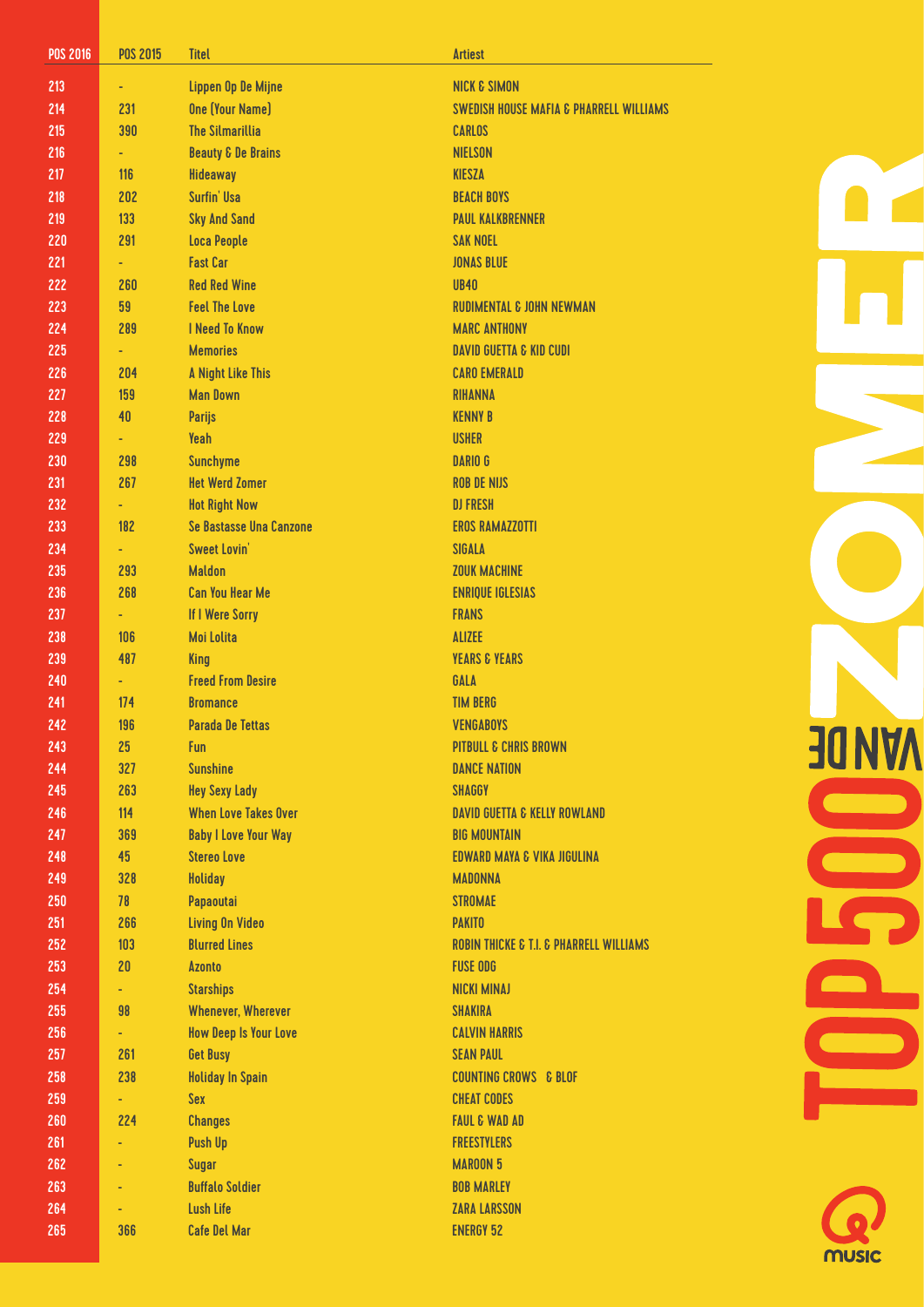| <b>POS 2016</b> | <b>POS 2015</b> | <b>Titel</b>                            | <b>Artiest</b>                                       |              |
|-----------------|-----------------|-----------------------------------------|------------------------------------------------------|--------------|
| 266             | 219             | <b>Don't Worry</b>                      | <b>MADCON</b>                                        |              |
| 267             | ä,              | <b>Zolang Ik Jou Heb</b>                | <b>SAM FELDT &amp; HENK WESTBROEK</b>                |              |
| 268             | 255             | <b>Burbujas De Amor</b>                 | <b>JUAN LUIS GUERRA</b>                              |              |
| 269             | 169             | <b>Save The World</b>                   | <b>SWEDISH HOUSE MAFIA</b>                           |              |
| 270             | 313             | <b>Firestone</b>                        | <b>KYGO</b>                                          |              |
| 271             | 480             | <b>When The Sun Comes Down</b>          | R.I.O.                                               |              |
| 272             | 360             | <b>Beautiful Girls</b>                  | <b>SEAN KINGSTON</b>                                 |              |
| 273             | 213             | <b>Forca</b>                            | <b>NELLY FURTADO</b>                                 |              |
| 274             | 164             | <b>Stolen Dance</b>                     | <b>MILKY CHANCE</b>                                  |              |
| 275             | 310             | <b>Voyage Voyage</b>                    | <b>KATE RYAN</b>                                     |              |
| 276             | 105             | <b>A Sky Full Of Stars</b>              | <b>COLDPLAY &amp; AVICII</b>                         |              |
| 277             | ä,              | <b>Endless Summer</b>                   | <b>OCEANA</b>                                        |              |
| 278             | 181             | <b>Summer Of Love</b>                   | <b>CASCADA</b>                                       |              |
| 279             | 325             | <b>Senorita</b>                         | <b>JUSTIN TIMBERLAKE</b>                             |              |
| 280             | 301             | <b>I Know You Want Me</b>               | <b>PITBULL</b>                                       |              |
| 281             | 321             | <b>Rock This Party</b>                  | <b>BOB SINCLAR</b>                                   |              |
| 282             | 91              | Mi Mi Mi                                | <b>SEREBRO</b>                                       |              |
| 283             | 304             | <b>Ein Tag Am Strand</b>                | <b>EELKE KLEIJN</b>                                  |              |
| 284             | 122             | <b>Get Spanish</b>                      | <b>DE JEUGD VAN TEGENWOORDIG</b>                     |              |
| 285             | 497             | Young, Wild & Free                      | <b>SNOOP DOGG &amp; WIZ KHALIFA &amp; BRUNO MARS</b> |              |
| 286             | ÷               | <b>Beautiful People</b>                 | <b>CHRIS BROWN &amp; BENNY BENASSI</b>               |              |
| 287             | 486             | I Like To Move It                       | <b>REEL 2 REAL</b>                                   |              |
| 288             | 306             | <b>Sexy Bitch</b>                       | <b>DAVID GUETTA &amp; AKON</b>                       |              |
| 289             | 462             | <b>Cose Della Vita</b>                  | <b>EROS RAMAZZOTTI &amp; TINA TURNER</b>             |              |
| 290             | 252<br>156      | <b>Gangnam Style</b>                    | <b>PSY</b><br><b>MANAU</b>                           |              |
| 291<br>292      | 424             | La Tribu De Dana<br><b>Midnight Sun</b> | <b>ELENA</b>                                         |              |
| 293             | ÷.              | <b>Waterfall</b>                        | <b>ATLANTIC OCEAN</b>                                |              |
| 294             | 347             | <b>Baby Boy</b>                         | <b>BEYONCÉ &amp; SEAN PAUL</b>                       |              |
| 295             | 405             | <b>Sunny</b>                            | <b>BONEY M</b>                                       |              |
| 296             | 197             | <b>Trumpets</b>                         | <b>JASON DERULO</b>                                  | 77 N IW      |
| 297             | ÷,              | <b>Seven Days In Sunny June</b>         | <b>JAMIROQUAI</b>                                    |              |
| 298             | 326             | <b>Oh Carolina</b>                      | <b>SHAGGY</b>                                        |              |
| 299             | 342             | Put Your Hands Up 4 Detroit             | <b>FEDDE LE GRAND</b>                                |              |
| 300             | 436             | <b>Kingston Town</b>                    | <b>UB40</b>                                          |              |
| 301             | 469             | Gecko                                   | <b>OLIVER HELDENS</b>                                |              |
| 302             | 246             | Uh La La La                             | <b>ALEXIA</b>                                        |              |
| 303             | 149             | <b>Am I Wrong</b>                       | <b>NICO &amp; VINZ</b>                               |              |
| 304             | 453             | [Mucho Mambo] Sway                      | <b>SHAFT</b>                                         |              |
| 305             | 183             | <b>Good Time</b>                        | <b>OWL CITY &amp; CARLY RAE JEPSEN</b>               |              |
| 306             | 409             | <b>Baila Me</b>                         | <b>GIPSY KINGS</b>                                   |              |
| 307             | 161             | <b>Moves Like Jagger</b>                | <b>MAROON 5 &amp; CHRISTINA AGUILERA</b>             |              |
| 308             | 225             | <b>Sandstorm</b>                        | <b>DARUDE</b>                                        |              |
| 309             | A.              | <b>Messin' Around</b>                   | <b>PITBULL &amp; ENRIQUE IGLESIAS</b>                |              |
| 310             | 121             | <b>Alors On Danse</b>                   | <b>STROMAE</b>                                       |              |
| 311             | 264             | <b>Maria Maria</b>                      | <b>SANTANA</b>                                       |              |
| 312             | 88              | <b>Rosana</b>                           | <b>WAX</b>                                           |              |
| 313             | 335             | <b>Hakuna Matata</b>                    | <b>JIMMY CLIFF</b>                                   |              |
| 314             | 90              | <b>Nobody To Love</b>                   | <b>SIGMA</b>                                         |              |
| 315             | 94              | <b>Beautiful Day</b>                    | U <sub>2</sub>                                       |              |
| 316             | 309             | <b>Are You With Me</b>                  | <b>LOST FREQUENCIES</b>                              |              |
| 317             | ÷               | <b>Whistle</b>                          | <b>FLO RIDA</b>                                      |              |
| 318             | 119             | No Woman, No Cry                        | <b>BOB MARLEY</b>                                    | <b>MUSIC</b> |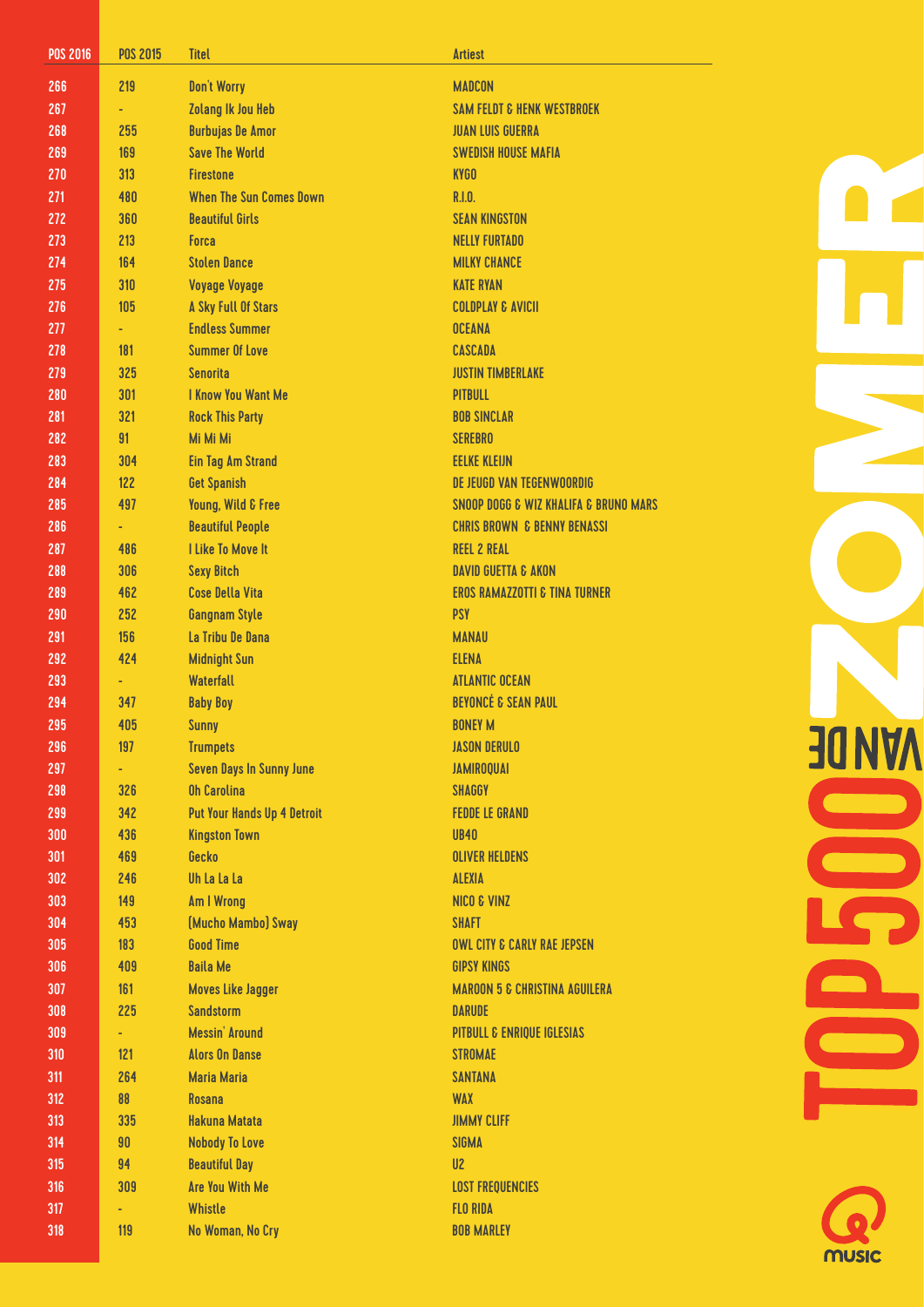| <b>POS 2016</b> | <b>POS 2015</b> | <b>Titel</b>                          | <b>Artiest</b>                                |                      |
|-----------------|-----------------|---------------------------------------|-----------------------------------------------|----------------------|
| 319             | 96              | <b>Stole The Show</b>                 | <b>KYGO</b>                                   |                      |
| 320             | ä,              | <b>The Power Of American Natives</b>  | <b>DANCE 2 TRANCE</b>                         |                      |
| 321             | 345             | <b>Smooth</b>                         | <b>SANTANA &amp; ROB THOMAS</b>               |                      |
| 322             | 471             | <b>Chasing The Sun</b>                | <b>THE WANTED</b>                             |                      |
| 323             | 434             | <b>Dancehall Queen</b>                | <b>BEENIE MAN</b>                             |                      |
| 324             | 454             | <b>J'me Tire</b>                      | <b>MAÎTRE GIMS</b>                            |                      |
| 325             | 392             | <b>Sweets For My Sweet</b>            | <b>CJ LEWIS</b>                               |                      |
| 326             | 475             | Da Bop                                | W.T.F                                         |                      |
| 327             | 193             | <b>El Mundo Bailando</b>              | <b>BELLE PEREZ</b>                            |                      |
| 328             | 29              | Ain't Nobody (Loves Me Better)        | <b>FELIX JAEHN &amp; JASMINE THOMPSON</b>     |                      |
| 329             | 282             | <b>Where Do You Go</b>                | <b>NO MERCY</b>                               |                      |
| 330             | 386             | <b>Hollaback Girl</b>                 | <b>GWEN STEFANI</b>                           |                      |
| 331             | 136             | <b>Haus Am See</b>                    | <b>PETER FOX</b>                              |                      |
| 332             | 331             | The Rhythm Of The Night               | <b>CORONA</b>                                 |                      |
| 333             | 346             | <b>Clocks (Rhythms Del Mundo Mix)</b> | <b>COLDPLAY</b>                               |                      |
| 334             | 203             | <b>Gimme The Light</b>                | <b>SEAN PAUL</b>                              |                      |
| 335             | 162             | Aan De Kust (Live)                    | <b>BLOF</b>                                   |                      |
| 336             | 370             | <b>Thong Song</b>                     | <b>SISQO</b>                                  |                      |
| 337             | 271             | <b>Piu Bella Cosa</b>                 | <b>EROS RAMAZZOTTI</b>                        |                      |
| 338             | 34              | <b>Drank &amp; Drugs</b>              | LIL' KLEINE & RONNIE FLEX                     |                      |
| 339             | 230             | <b>Mmmbop</b>                         | <b>HANSON</b>                                 |                      |
| 340             | 99              | <b>Rude</b>                           | <b>MAGIC!</b>                                 |                      |
| 341             | 379             | <b>Saturday Night</b>                 | <b>WHIGFIELD</b>                              |                      |
| 342             | 352             | <b>Pon De Replay</b>                  | <b>RIHANNA</b>                                |                      |
| 343             | ÷,              | <b>Lovers Friends</b>                 | <b>MÖWE</b>                                   |                      |
| 344             | ÷,              | <b>Rock Your Body</b>                 | <b>JUSTIN TIMBERLAKE</b>                      |                      |
| 345             | 237             | Goodbye                               | <b>FEDER</b>                                  |                      |
| 346             | ÷,              | <b>Everybody</b>                      | DJ BOBO                                       |                      |
| 347             | 481             | <b>Who's That Girl</b>                | <b>MADONNA</b>                                |                      |
| 348<br>349      | ä,<br>249       | <b>Treasure</b><br>2 Times            | <b>BRUNO MARS</b><br><b>ANN LEE</b>           | NM<br>$\blacksquare$ |
| 350             | 232             | <b>I Promised Myself</b>              | <b>NICK KAMEN</b>                             |                      |
| 351             | 446             | <b>Amazing</b>                        | <b>INNA</b>                                   |                      |
| 352             | 365             | La Cumbia                             | <b>SAILOR</b>                                 |                      |
| 353             | 235             | <b>Dance Again</b>                    | <b>JENNIFER LOPEZ &amp; PITBULL</b>           |                      |
| 354             | 363             | I Go To Rio                           | <b>PETER ALLEN</b>                            |                      |
| 355             | 229             | <b>Club Can't Handle Me</b>           | <b>FLO RIDA &amp; DAVID GUETTA</b>            |                      |
| 356             | 234             | <b>Be My Lover</b>                    | <b>LA BOUCHE</b>                              |                      |
| 357             | 290             | <b>Upside Down</b>                    | <b>JACK JOHNSON</b>                           |                      |
| 358             | 124             | <b>Sunlight</b>                       | THE MAGICIAN & YEARS & YEARS                  |                      |
| 359             | ÷,              | <b>Killing Me Softly</b>              | <b>FUGEES</b>                                 |                      |
| 360             | ÷,              | It Wasn't Me                          | <b>SHAGGY</b>                                 |                      |
| 361             | 140             | <b>Summer In The City</b>             | <b>JOE COCKER</b>                             |                      |
| 362             | A.              | <b>Someone Who Needs Me</b>           | <b>BOB SINCLAR</b>                            |                      |
| 363             | 356             | <b>Rock With You</b>                  | <b>INNER CIRCLE</b>                           |                      |
| 364             | 272             | <b>Euphoria</b>                       | <b>LOREEN</b>                                 |                      |
| 365             | 422             | <b>Tarzan Boy</b>                     | <b>BALTIMORA</b>                              |                      |
| 366             | 155             | <b>Ride Wit Me</b>                    | <b>NELLY</b>                                  |                      |
| 367             | 178             | <b>Miss California</b>                | <b>DANTE THOMAS &amp; PRAS MICHEL</b>         |                      |
| 368             | 322             | <b>No Tengo Dinero</b>                | <b>LOS UMBRELLOS</b>                          |                      |
| 369             | 173             | <b>You're The One That I Want</b>     | <b>JOHN TRAVOLTA &amp; OLIVIA NEWTON-JOHN</b> |                      |
| 370             | a.              | Girls Like                            | <b>TINIE TEMPAH &amp; ZARA LARSSON</b>        |                      |
| 371             | 413             | Stir It Up                            | <b>BOB MARLEY</b>                             | <b>MUSIC</b>         |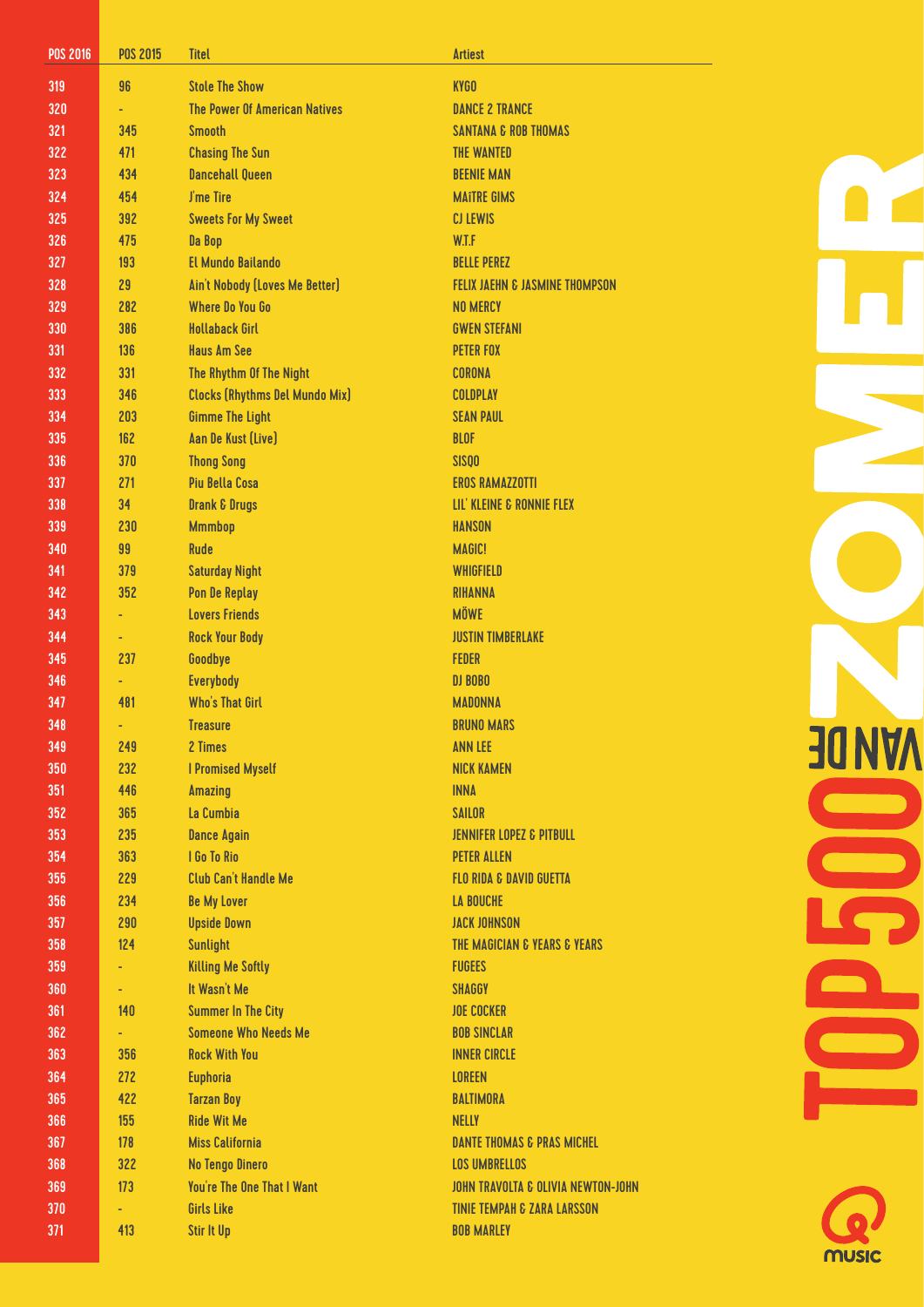| <b>POS 2016</b> | <b>POS 2015</b> | <b>Titel</b>                      | <b>Artiest</b>                                           |              |
|-----------------|-----------------|-----------------------------------|----------------------------------------------------------|--------------|
| 372             | 394             | <b>Stars Are Blind</b>            | <b>PARIS HILTON</b>                                      |              |
| 373             | ä,              | <b>Sugar</b>                      | <b>ROBIN SCHULZ</b>                                      |              |
| 374             | 251             | <b>Dreadlock Holiday</b>          | <b>10 CC</b>                                             |              |
| 375             | 146             | <b>Ella Elle L'a</b>              | <b>KATE RYAN</b>                                         |              |
| 376             | 226             | <b>A Dios Le Pido</b>             | <b>JUANES</b>                                            |              |
| 377             | 262             | <b>My Love</b>                    | <b>ROUTE 94 &amp; JESS GLYNNE</b>                        |              |
| 378             | 222             | <b>Cotton Eye Joe</b>             | <b>REDNEX</b>                                            |              |
| 379             | 269             | <b>Riptide</b>                    | <b>VANCE JOY</b>                                         |              |
| 380             | 499             | We Be Burnin'                     | <b>SEAN PAUL</b>                                         |              |
| 381             | 210             | <b>Holiday Rap</b>                | <b>MC MIKER G &amp; DJ SVEN</b>                          |              |
| 382             | 54              | <b>Waiting For Love</b>           | <b>AVICII</b>                                            |              |
| 383             | 334             | Aicha                             | <b>OUTLANDISH</b>                                        |              |
| 384             | 240             | <b>Conga</b>                      | <b>MIAMI SOUND MACHINE &amp; GLORIA ESTEFAN</b>          |              |
| 385             | ÷.              | <b>King Of My Castle</b>          | <b>WAMDUE PROJECT</b>                                    |              |
| 386             | 198             | Do You Know (The Ping Pong Song)  | <b>ENRIQUE IGLESIAS</b>                                  |              |
| 387             | 479             | <b>Dansen Aan Zee</b>             | <b>BLOF</b>                                              |              |
| 388             | 473             | <b>Sing Hallelujah!</b>           | <b>DR ALBAN</b>                                          |              |
| 389             | 147             | <b>Waves (Robin Schulz Remix)</b> | <b>MR. PROBZ &amp; ROBIN SCHULZ</b>                      |              |
| 390             | 117             | <b>Toppertje!</b>                 | <b>GUILLERMO &amp; TROPICAL DANNY</b>                    |              |
| 391             | 299             | <b>She Moves (Far Away)</b>       | <b>ALLE FARBEN</b>                                       |              |
| 392             | 492             | <b>Turn Me On</b>                 | <b>KEVIN LYTTLE</b>                                      |              |
| 393             |                 | <b>Pumped Up Kicks</b>            | <b>FOSTER THE PEOPLE</b>                                 |              |
| 394             | 244             | <b>Volare</b>                     | <b>GIPSY KINGS</b>                                       |              |
| 395             | 444             | <b>Dance The Night Away</b>       | <b>MAVERICKS</b>                                         |              |
| 396             | 127             | <b>Yakalelo</b>                   | <b>NOMADS</b>                                            |              |
| 397             | 338             | <b>All That She Wants</b>         | <b>ACE OF BASE</b>                                       |              |
| 398             | 200             | <b>Stare Into The Sun</b>         | <b>GRAFFITI6</b>                                         |              |
| 399             | 357             | <b>Formidable</b>                 | <b>STROMAE</b>                                           |              |
| 400             | 332             | Hot                               | <b>INNA</b>                                              |              |
| 401             | 223             | <b>Here Comes The Sun</b>         | <b>BEATLES</b>                                           |              |
| 402             | 387             | <b>Last Thing On My Mind</b>      | <b>STEPS</b>                                             |              |
| 403             | 485             | <b>Sitting, Waiting, Wishing</b>  | <b>JACK JOHNSON</b>                                      |              |
| 404             | 423             | Mr Loverman                       | <b>SHABBA RANKS &amp; SHAGGY</b>                         |              |
| 405             | 388             | <b>Breathe</b>                    | <b>BLU CANTRELL &amp; SEAN PAUL</b>                      |              |
| 406             | 488             | <b>Demasiado Corazon</b>          | <b>MINK DEVILLE</b>                                      |              |
| 407             | ä,              | <b>Easy Love</b>                  | <b>SIGALA</b>                                            |              |
| 408             | 354             | <b>Hey Ya!</b>                    | <b>OUTKAST</b>                                           |              |
| 409             | 184             | <b>Perdono</b>                    | <b>TIZIANO FERRO</b>                                     |              |
| 410             | 478             | <b>Destination Calabria</b>       | <b>ALEX GAUDINO &amp; CRYSTAL WATERS</b>                 |              |
| 411             | 348             | 50 Ways To Say Goodbye            | <b>TRAIN</b>                                             |              |
| 412             | ä,              | <b>Summer Nights</b>              | <b>TIËSTO &amp; JOHN LEGEND</b>                          |              |
| 413             | 372             | <b>Up And Down</b>                | <b>VENGABOYS</b>                                         |              |
| 414             | ä,              | <b>Rivers</b>                     | <b>THOMAS JACK</b>                                       |              |
| 415             | 314             | <b>Give My Life</b>               | <b>ARMY OF LOVERS</b>                                    |              |
| 416             | 221             | World, Hold On                    | <b>BOB SINCLAR</b>                                       |              |
| 417             | 500             | <b>How Bizarre</b>                | <b>OMC</b>                                               |              |
| 418             | 452             | <b>Lola's Theme</b>               | <b>SHAPESHIFTERS</b>                                     |              |
| 419             | 482             | Remember (Na Na Na Hey)           | <b>SUMMER LOVE</b>                                       |              |
| 420             | 380             | <b>California Love</b>            | <b>2PAC &amp; DR DRE</b>                                 |              |
| 421             | 396             | E Samba                           | <b>JUNIOR JACK</b>                                       |              |
| 422             | 340<br>456      | <b>Turn Your Lights Down Low</b>  | <b>BOB MARLEY &amp; LAURYN HILL</b><br><b>ERIC PRYDZ</b> |              |
| 423<br>424      | 420             | <b>Pjanoo</b><br><b>She Bangs</b> | <b>RICKY MARTIN</b>                                      |              |
|                 |                 |                                   |                                                          | <b>MUSIC</b> |

**IAV** 

Ę  $\overline{\phantom{a}}$ 

Þ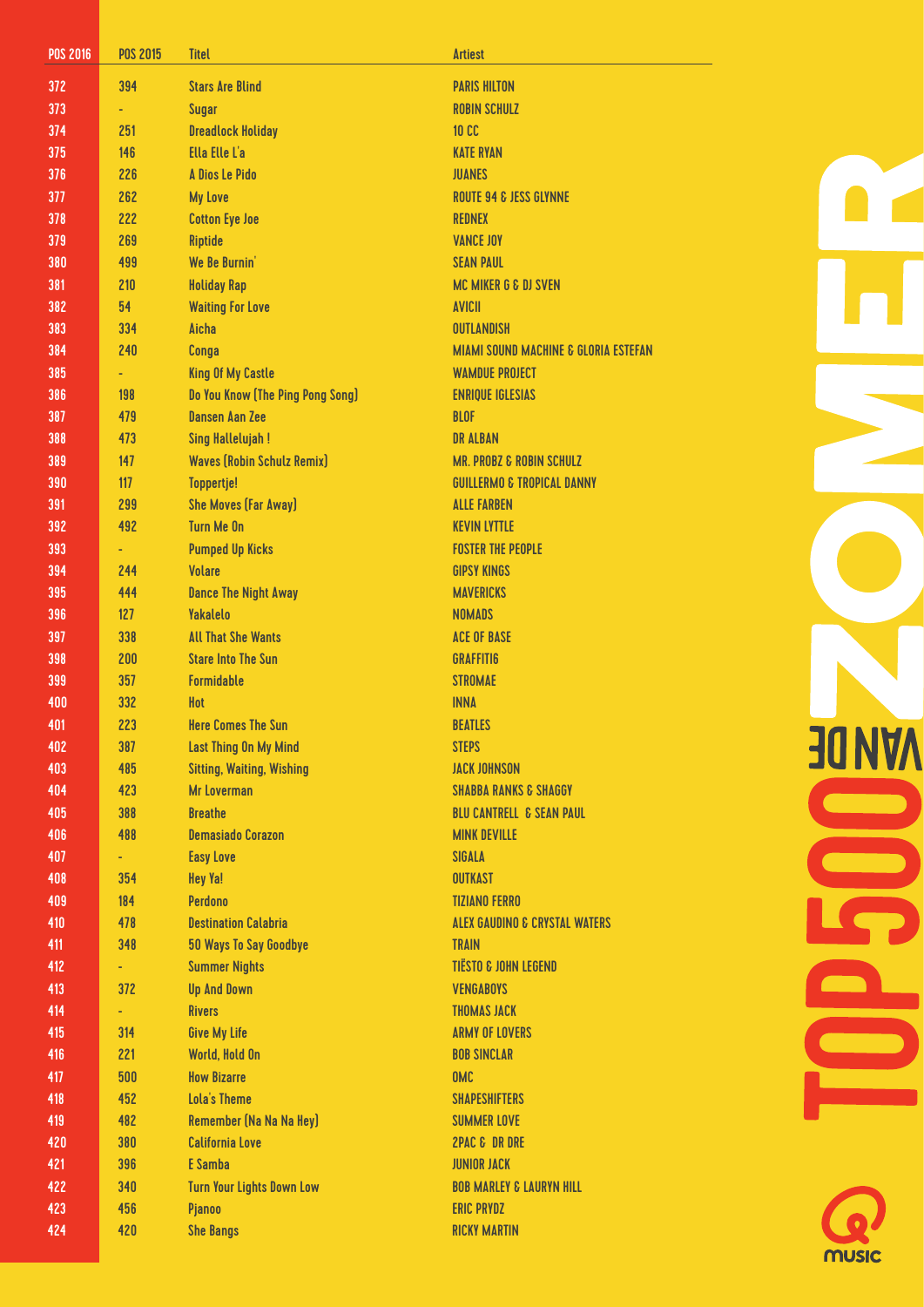| <b>POS 2016</b> | <b>POS 2015</b> | <b>Titel</b>                                      | <b>Artiest</b>                                |              |
|-----------------|-----------------|---------------------------------------------------|-----------------------------------------------|--------------|
| 425             | 83              | We Are One [Ole Ola]                              | <b>PITBULL &amp; JENNIFER LOPEZ</b>           |              |
| 426             |                 | <b>Good Vibrations</b>                            | <b>BEACH BOYS</b>                             |              |
| 427             | 259             | <b>Désenchantée</b>                               | <b>KATE RYAN</b>                              |              |
| 428             | ä,              | <b>Beautiful Life</b>                             | <b>LOST FREQUENCIES</b>                       |              |
| 429             | 425             | <b>Could I Have This Kiss Forever</b>             | <b>WHITNEY HOUSTON &amp; ENRIQUE IGLESIAS</b> |              |
| 430             | 493             | Let The Sun Shine                                 | <b>MILK &amp; SUGAR</b>                       |              |
| 431             | ä,              | <b>Bongo Bong</b>                                 | <b>MANU CHAO</b>                              |              |
| 432             | 214             | <b>Children</b>                                   | <b>ROBERT MILES</b>                           |              |
| 433             | 318             | <b>Sunrise</b>                                    | <b>SIMPLY RED</b>                             |              |
| 434             | 57              | La La La                                          | <b>NAUGHTY BOY &amp; SAM SMITH</b>            |              |
| 435             | ä,              | I'm Too Sexy                                      | <b>RIGHT SAID FRED</b>                        |              |
| 436             | 307             | <b>Bubbly</b>                                     | <b>COLBIE CAILLAT</b>                         |              |
| 437             | ä,              | Roc Ya Body (Mic Check 1, 2)                      | <b>MVP</b>                                    |              |
| 438             | 429             | <b>Encore Une Fois</b>                            | SASH!                                         |              |
| 439             | ä,              | <b>Make My Love Go</b>                            | <b>JAY SEAN &amp; SEAN PAUL</b>               |              |
| 440             | 496             | La Cucamarcha                                     | <b>TNN</b>                                    |              |
| 441             | 296             | <b>Mi Chico Latino</b>                            | <b>GERI HALLIWELL</b>                         |              |
| 442             | 185             | <b>Happiness</b>                                  | <b>ALEXIS JORDAN</b>                          |              |
| 443             | 75              | Jubel                                             | <b>KLINGANDE</b>                              |              |
| 444             | 403             | <b>Tease Me</b>                                   | <b>CHAKA DEMUS &amp; PLIERS</b>               |              |
| 445             | 158             | I Got U                                           | <b>DUKE DUMONT</b>                            |              |
| 446             | 350             | <b>Ma Che Bello Questo Amore</b>                  | <b>EROS RAMAZZOTTI</b>                        |              |
| 447             | 329             | <b>Save Me</b>                                    | <b>LISTENBEE</b>                              |              |
| 448             | 460             | Angel                                             | <b>SHAGGY</b>                                 |              |
| 449             | 404             | <b>Bara Bara Bere Bere</b>                        | <b>LEO RODRIGUEZ</b>                          |              |
| 450             | 474             | <b>Hello, You Beautiful Thing</b>                 | <b>JASON MRAZ</b>                             |              |
| 451             | 416             | <b>Oye Mi Canto</b>                               | <b>GLORIA ESTEFAN</b>                         |              |
| 452             |                 | <b>Perfect Strangers</b>                          | <b>JONAS BLUE &amp; JP COOPER</b>             |              |
| 453             | ä,              | <b>All Star</b>                                   | <b>SMASH MOUTH</b>                            |              |
| 454             | 274             | <b>Rap Das Armas</b>                              | <b>CIDINHO &amp; DOCA</b>                     |              |
| 455             | 292             | <b>Show Me Love</b>                               | <b>ROBINS</b>                                 |              |
| 456             | 278             | <b>Gregory's Theme</b>                            | <b>BASTO</b>                                  | <b>AUL</b>   |
| 457             | 498             | <b>Wild World</b>                                 | <b>MAXI PRIEST</b>                            |              |
| 458             | 448             | <b>No Letting Go</b>                              | <b>WAYNE WONDER</b>                           |              |
| 459             | 319             | <b>Ritmo De La Noche</b>                          | <b>MYSTIC</b>                                 |              |
| 460             | 118             | <b>Billionaire</b>                                | <b>TRAVIE MCCOY &amp; BRUNO MARS</b>          |              |
| 461             | 302             | <b>Beautiful Liar</b>                             | <b>BEYONCÉ &amp; SHAKIRA</b>                  |              |
| 462             |                 | <b>Into The Groove</b>                            | <b>MADONNA</b>                                |              |
| 463             | 430             | Hey (Nah Neh Nah)                                 | <b>MILK &amp; SUGAR &amp; VAYA CON DIOS</b>   |              |
| 464             | 438             | Oh La La La                                       | 2 EIVISSA                                     |              |
| 465             | 339             | <b>One Day / Reckoning Song (Wankelmut Remix)</b> | <b>ASAF AVIDAN &amp; THE MOJO'S</b>           |              |
| 466             | 218             | <b>Reggae Night</b>                               | <b>JIMMY CLIFF</b>                            |              |
| 467             | 175             | <b>El Tiburon</b>                                 | <b>PROYECTO UNO</b>                           |              |
| 468             | 215             | <b>Feel This Moment</b>                           | <b>PITBULL &amp; CHRISTINA AGUILERA</b>       |              |
| 469             | 317             | La Copa De La Vida                                | <b>RICKY MARTIN</b>                           |              |
| 470             | 294             | <b>Te Amo</b>                                     | <b>RIHANNA</b>                                |              |
| 471             | 316             | <b>My Favourite Waste Of Time</b>                 | <b>OWEN PAUL</b>                              |              |
| 472             | 466             | <b>Cada Vez</b>                                   | <b>NEGROCAN</b>                               |              |
| 473             | 257             | <b>Pocketful Of Sunshine</b>                      | <b>NATASHA BEDINGFIELD</b>                    |              |
| 474             | 208             | <b>Informer</b>                                   | <b>SNOW</b>                                   |              |
| 475             | ä,              | <b>Be The One</b>                                 | <b>DUA LIPA</b>                               |              |
| 476             | 455             | <b>Disco Samba</b>                                | <b>TWO MAN SOUND</b>                          |              |
| 477             | 241             | <b>Wicked Games</b>                               | <b>PARRA FOR CUVA &amp; ANNA NAKLAB</b>       |              |
|                 |                 |                                                   |                                               | <b>MUSIC</b> |

**AV**